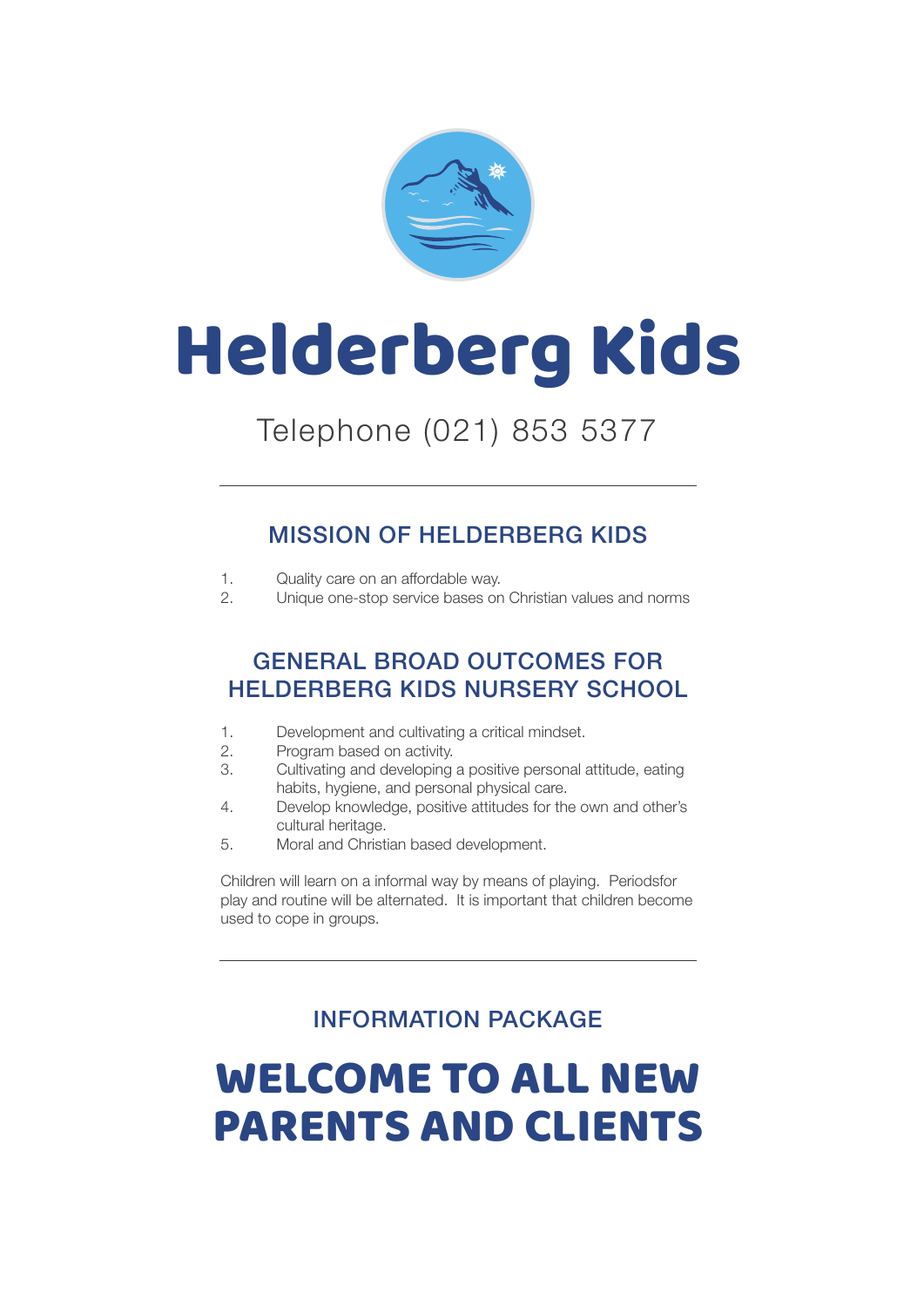## HELDERBERG KIDS RULES AND INFORMATION

It is important to us that all our children and parents should be satisfied and happy with our service. To do this we need to hand you some information and rules. Please sign the slip at the bottom so that we know that you have taken notice.

- 1. Fees are payable in advance. Please note that there will be an annual increase of not more than 10%.
- 2. One full month notice must be given should your child leave the school. Please also note that we will grant no discount sould your child be absent for any reason. NO CANCELATION FOR THE MONTH OF DECEMBER WILL BE ACCEEPTED. We sometimes find that parents want to remove their children at the end of November becuase they have leave in December. Please note that you will still be liable for the December fee shou;d you do this.
- 3. It is our duty to educate as well as cultivate your child. Good manners and charity are the things that make a success of any human being. Please help us in this respect, as we cannot do this on our own.
- 4. We are open strictly between 7h00 and 18h00. That is 11 hours . Please pick up your child in time as everybody is very tired after this long day. Should you be late, we will charge you R20 per 15 minutes to pay for the teacher responsible for your child. Children become upset when they are left to the last one.
- 5. Sleeping for children is optional. Non-sleepers spen the time on the playground to give the sleepers a good rest.
- 6. Should you make use of the school's transport, please notify us when your chuld will not attend the school for any reason. This will saveus time and unnecessary telephone calls.
- 7. We always have excellent supervision, but it does happen that children get hurt or injured occasionally. Please speak to us should you be worried about any injuries.
- 8. **Helderber Kids** have an **organized daily program**. We attend to their emotional, intellectual and social needs. The best times to phone is before 8 oçlock and again after 10h30 when the children have their play-time. We are also available during the afternoons. MONKEYNASTX IS INCLUDED IN YOUR FEES AND IS PRESENTED EVERY FRIDAY.
- 9. Meals are served at 8h00 and 12h00. Sometimes a child refuses to eat but gets hungry later on. The food may then be cold or finished. We try our best in this regard, but if your child has this kind of problem, please put in an extra piece of bread or fruit.
- 10. Notes and letters often get mislaid. Please phone for urgent messages so that you know we have taken note of anything we should know. There is also a message book in the office for you to use.
- 11. Reports are issued twice a year, but every term will be ended with individual parent-teacher meetings. You are, however, welcome to make an appointment with your child's teacher at any time.
- 12. Corporal punishment is against the law and we do not make use of it. Please speak to us if your child has any disciplinaty problems sp that we can work together in solving any problems.
- 13. We only use the television before and after teachers have all arrived (e.g. from 7h00 to 7h30 and again after 4h30). During long, cold winter months we are more lenient when the weather is bad.
- 14. Should a child bring toys to school, we will assume that is a donation to the school. PLEASE DO NOT EXPECT TEACHERS TO LOOK AFTER YOUR CHILD'S TOYS.
- 15. Make certain that your child is **suitably dressed** for the weather. We often find that a child is dressed warmly for the morning temperatures, and when it gets really hot, he/she has no other, cooler clothes.
- 16. Please mark all clothes/items so that nothing gets lost.
- 17. Should your child be taken ill unexpectedly, or develop a fever, we will call you. Make sure to notify us should your TELEPHONE NUMBERS CHANGE.
- 18. It is against the law to send a child to school with a **contagious disease**. We try to be as understanding as possible and realize that a mother cannot stay out of work for weels, but we also have a responsibility towards mothers (German Measles) and fathers (Mumps) as well as new-born brothers and sisters of our children. These diseases can be fatal if contracted by adults who have not had them as children.
- 19. Sweets are only allowed on a Friday. You may put in your child's own sweets, or pay the amount of R7 for the tuck-shop at the school. During the other days, sweets are unwelcome.
- 20. We are very safety-conscious. It is important that you let us know in case somebody else is going to collect your child.
- 21. Problems and compaints should please be discussed with the principal, unless it is in connection with your child's development in class. Any other complaints should be given to the office. Please remeber that a written complaint is more effective as it can be pursued mre precisely.
- 22. Please motivate your child to keep his/her clothes neat, tidy and together. They have to learn to take responsibility for their possessions. Teachers spend too much time looking for and after clothes.
- 23. We always need **scrap and junk** such as ice cream buckets, small boxes, unused paint, old toys, etc.
- 24. Every child MUST have a message book that is sent home once a week. PLEASE SIGN EVERY MESSAGE so that we knpw you have taken note of the information. The weekly program will also be stuck into the message book. Talk to yout child about the theme of the week. You are also welcome to send pictures about the theme to school to show interest in his/her world. It paves the way for good homework ath school.
- 25. Please indicate and sign the medicine-list in the office. In this way we can be sure that your child receives his/her mediaction according to the doctor's orders. It is illegal to give medicine without consent.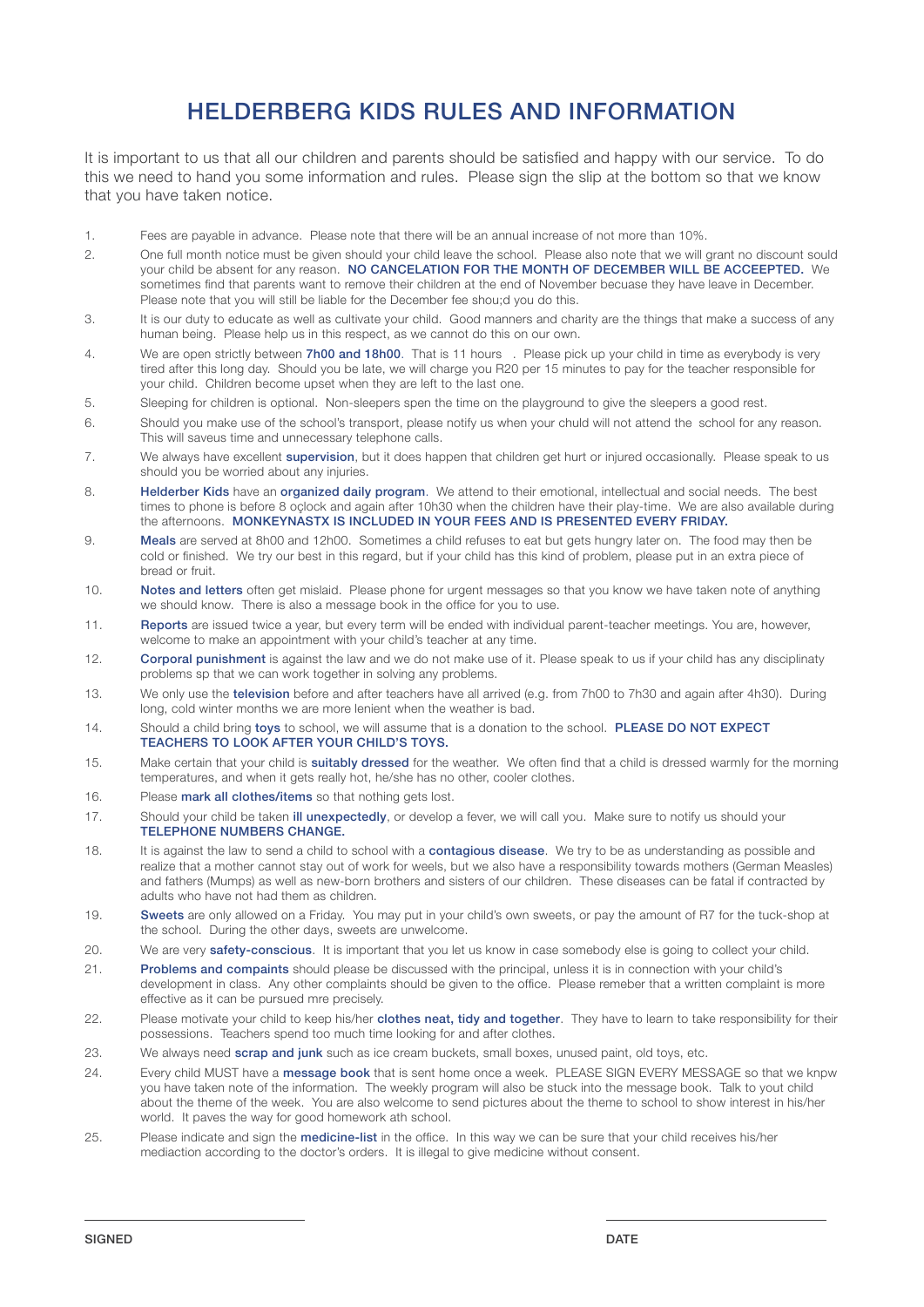## HELDERBERG KIDS ENROLLMENT FORM

|                                                                                                                                                                                                                                                                                                                                                                                     | <b>GENDER</b><br>F.<br>M                    |  |  |  |  |  |
|-------------------------------------------------------------------------------------------------------------------------------------------------------------------------------------------------------------------------------------------------------------------------------------------------------------------------------------------------------------------------------------|---------------------------------------------|--|--|--|--|--|
| DATE OF BIRTH<br>D<br>D<br>M<br>M                                                                                                                                                                                                                                                                                                                                                   | <b>STARTING DATE</b><br>M<br>D<br>M<br>D.   |  |  |  |  |  |
|                                                                                                                                                                                                                                                                                                                                                                                     |                                             |  |  |  |  |  |
| MOTHER <del>contract and analysis of the series of the series of the series of the series of the series of the series of the series of the series of the series of the series of the series of the series of the series of the ser</del>                                                                                                                                            |                                             |  |  |  |  |  |
|                                                                                                                                                                                                                                                                                                                                                                                     |                                             |  |  |  |  |  |
|                                                                                                                                                                                                                                                                                                                                                                                     |                                             |  |  |  |  |  |
|                                                                                                                                                                                                                                                                                                                                                                                     | ID                                          |  |  |  |  |  |
| <b>HOME TEL</b>                                                                                                                                                                                                                                                                                                                                                                     | <b>MOBILE</b>                               |  |  |  |  |  |
|                                                                                                                                                                                                                                                                                                                                                                                     | <b>OCCUPATION</b>                           |  |  |  |  |  |
|                                                                                                                                                                                                                                                                                                                                                                                     | <b>WORK TEL</b><br>$\overline{\phantom{a}}$ |  |  |  |  |  |
| FATHER <b>CONSTRUCTER</b>                                                                                                                                                                                                                                                                                                                                                           |                                             |  |  |  |  |  |
|                                                                                                                                                                                                                                                                                                                                                                                     | ID                                          |  |  |  |  |  |
| <b>HOME TEL</b>                                                                                                                                                                                                                                                                                                                                                                     | <b>MOBILE</b>                               |  |  |  |  |  |
| <b>WORK ADRESS</b>                                                                                                                                                                                                                                                                                                                                                                  | <b>OCCUPATION</b>                           |  |  |  |  |  |
|                                                                                                                                                                                                                                                                                                                                                                                     | $\sim$<br><b>WORK TEL</b>                   |  |  |  |  |  |
| <b>NAME</b>                                                                                                                                                                                                                                                                                                                                                                         | <b>NAME</b>                                 |  |  |  |  |  |
| <b>MOBILE</b>                                                                                                                                                                                                                                                                                                                                                                       | <b>MOBILE</b>                               |  |  |  |  |  |
| PAYMENT BY BOTH FATHER AND MOTHER ———————                                                                                                                                                                                                                                                                                                                                           |                                             |  |  |  |  |  |
| $\begin{picture}(150,10) \put(0,0){\vector(1,0){100}} \put(15,0){\vector(1,0){100}} \put(15,0){\vector(1,0){100}} \put(15,0){\vector(1,0){100}} \put(15,0){\vector(1,0){100}} \put(15,0){\vector(1,0){100}} \put(15,0){\vector(1,0){100}} \put(15,0){\vector(1,0){100}} \put(15,0){\vector(1,0){100}} \put(15,0){\vector(1,0){100}} \put(15,0){\vector(1,0){100}}$<br><b>SIGNED</b> | ID                                          |  |  |  |  |  |
|                                                                                                                                                                                                                                                                                                                                                                                     | ID                                          |  |  |  |  |  |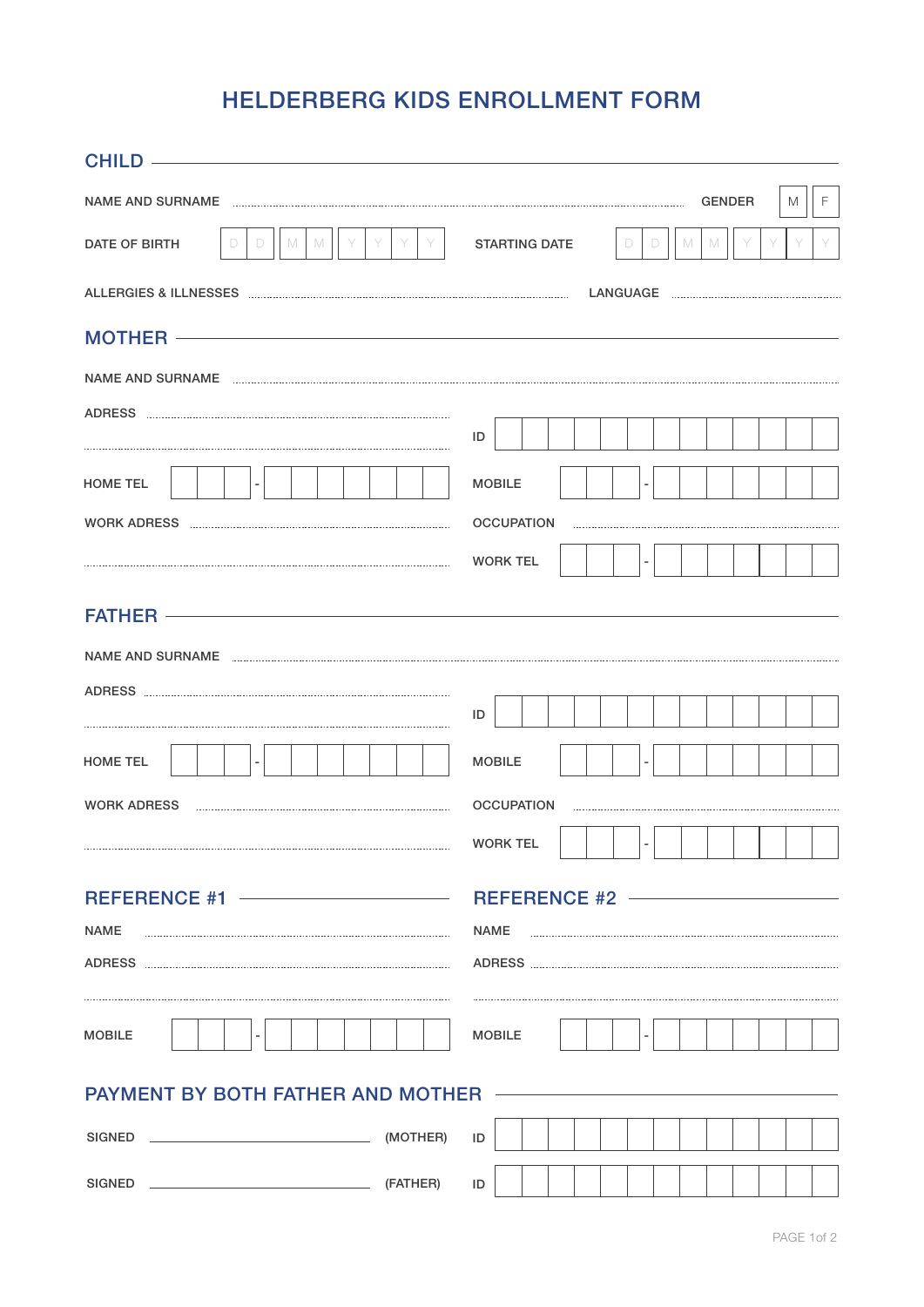## HELDERBERG KIDS ENROLLMENT FORM (Con.)

| <b>SERVICES REQUIRED ——</b>                                                                                                                                                                                                                                                                                                                                                                                                                                                                                                                                                                                                                                 |  |  |  |  |  |  |
|-------------------------------------------------------------------------------------------------------------------------------------------------------------------------------------------------------------------------------------------------------------------------------------------------------------------------------------------------------------------------------------------------------------------------------------------------------------------------------------------------------------------------------------------------------------------------------------------------------------------------------------------------------------|--|--|--|--|--|--|
| FULL<br><b>HALF</b><br><b>TODDLERS</b><br><b>BABYCARE (FULLDAY ONLY)</b><br>AFTER CARE (PRIMARY SCHOOL ATTENDING)<br>DAY<br>DAY                                                                                                                                                                                                                                                                                                                                                                                                                                                                                                                             |  |  |  |  |  |  |
| <b>DROPPING OFF</b><br><b>BOTH WAYS</b><br>TRANSPORT: PICKING UP                                                                                                                                                                                                                                                                                                                                                                                                                                                                                                                                                                                            |  |  |  |  |  |  |
| <b>TERMS AND CONDITIONS</b>                                                                                                                                                                                                                                                                                                                                                                                                                                                                                                                                                                                                                                 |  |  |  |  |  |  |
| ALTHOUGH EVERY NECESSARY PRECAUTION WILL BE TAKEN TO PREVENT ACCIDENTS, ILLNESSES OR DAMAGE, EITHER<br>HELDERBERG KIDS, THE FACILITATORS, EMPLOYEES OF THE SCHOOL ANY AGENTS, GUESTS NOR OTHER RESONS ASSOCIATED<br>WITH THE SCHOO OF SAID FACILITATORS WILL BE HELD RESPONSIOBLE FOR ANY CLAIMS TO CHILD ARISING FROM ANY<br>ACCIDENT. INJURY, ILLNESS OR DAMAGE WHICH MAY OCCUR WHILST THE CHILD IS ON THE PREMISES OR ON ANY OUTING/VIST<br>BY OR ON BEHALF OF THE SCHOOL OR ANY OR THE SAUD PERSONS. THIS INDEMNITY SHALL IN ADDITION BE DEEMED<br>OPERATIVE AS AGAINST ANY THIRD PERSON SUFFERING DAMAGE CONSEQUENT UPON SUCJ INJURY, DAMAGE OR DEATH. |  |  |  |  |  |  |
| I HAVE READ AND UNDERSTOOD THE "RULES AND CONDITIONS AND WILL HONOR THEM                                                                                                                                                                                                                                                                                                                                                                                                                                                                                                                                                                                    |  |  |  |  |  |  |
|                                                                                                                                                                                                                                                                                                                                                                                                                                                                                                                                                                                                                                                             |  |  |  |  |  |  |
|                                                                                                                                                                                                                                                                                                                                                                                                                                                                                                                                                                                                                                                             |  |  |  |  |  |  |
|                                                                                                                                                                                                                                                                                                                                                                                                                                                                                                                                                                                                                                                             |  |  |  |  |  |  |
| NAME (FATHER)                                                                                                                                                                                                                                                                                                                                                                                                                                                                                                                                                                                                                                               |  |  |  |  |  |  |
|                                                                                                                                                                                                                                                                                                                                                                                                                                                                                                                                                                                                                                                             |  |  |  |  |  |  |

#### PLEASE NOTE THAT BOTH FATHER AND MOTHER WILL BE RESPONSIBLE FOR THE ACCOUNT IF IN ARREARS